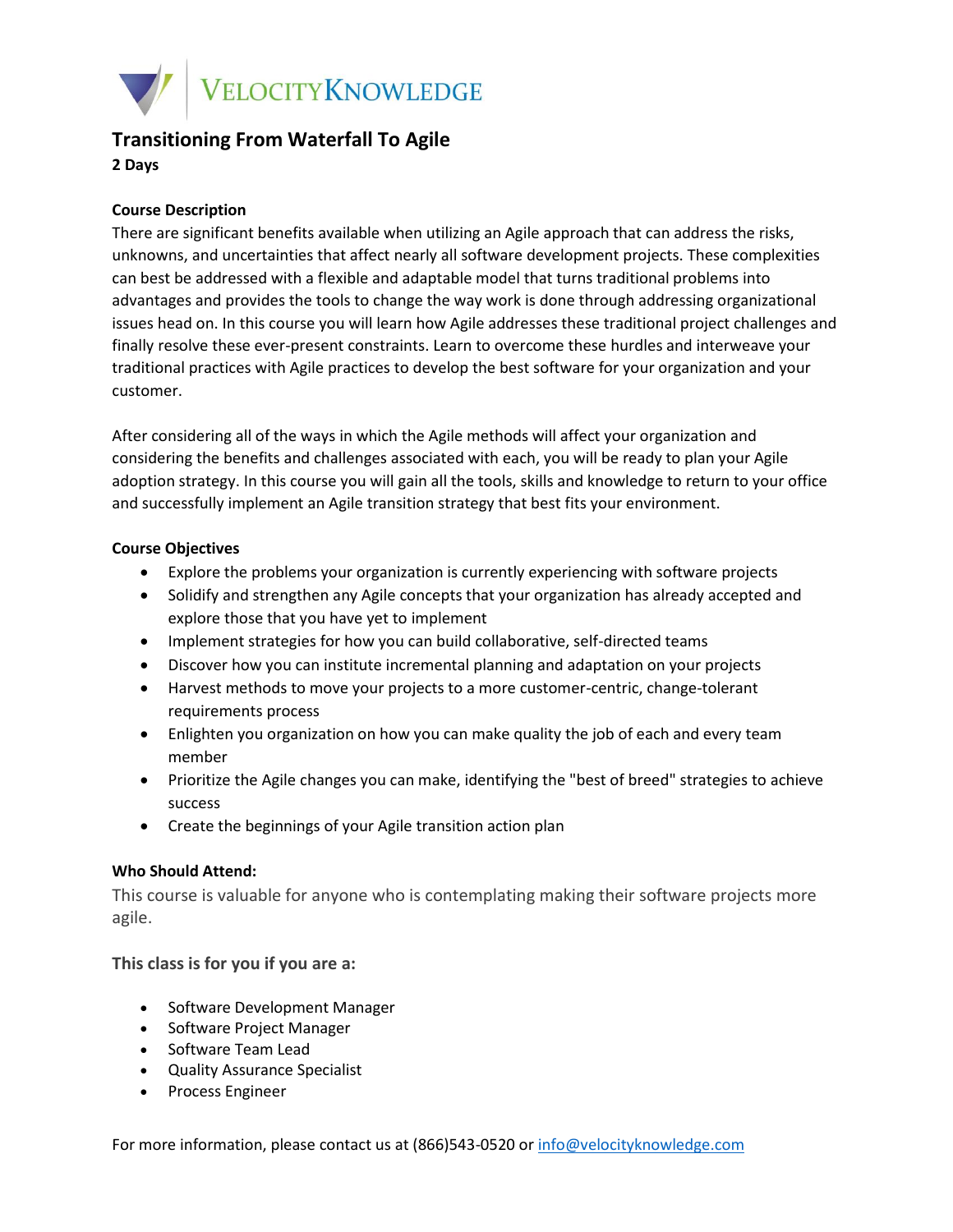

- Software Developer or Tester
- Software Project Customer
- IT Director or Manager
- Software Engineers
- Software Architects
- Customers/Stakeholders
- Product Managers

## **Course Outline:**

### **Introduction to Agility**

Agility is comprised of a unique set of principles and values that must be understood and embraced before the organization can employ Agile practices. In this section, we will survey the essence of Agility. **Exercise**

Identify the problems that you are experiencing with software projects in your organization. You will use this list throughout the course to evaluate the benefits of Agility. Compare notes with other students.

- The Essence of Agility
	- o The Agile Lifecycle
	- o Learning and Adaptation
	- o Collaboration
	- o Customer Focus
	- o Self-Directed Teams
	- o Lean Principles
	- o Progressive Requirements Elaboration
	- o Incremental Delivery
	- o Iterative Planning and Adaptation

### **Exercise**

Identify the Agile concepts that have already gained acceptance in your organization. Compare notes with other students.

### 2. **Us vs. Them Teams**

The heart of every project is the team. Yet in traditional approaches, the team often operates as a collection of competing individuals, rather than as a unit. Even worse, many organizations have divided responsibilities in ways that pit different groups against each other, when the project desperately needs cooperation.

Agility means establishing a single team for each project, and ensuring that it comprises all of the necessary people. Agile practices ensure that all team members are constantly collaborating and driving the project toward success.

- Traditional practices
	- o The project manager
	- o Shielding developers & customers from each other
	- o Building silos of responsibility
	- o Documents as the primary means of communication
	- o Lessons Learned at project end
- Contrast w/the Agile approach
	- o Product Owner

For more information, please contact us at (866)543-0520 o[r info@velocityknowledge.com](mailto:info@velocityknowledge.com)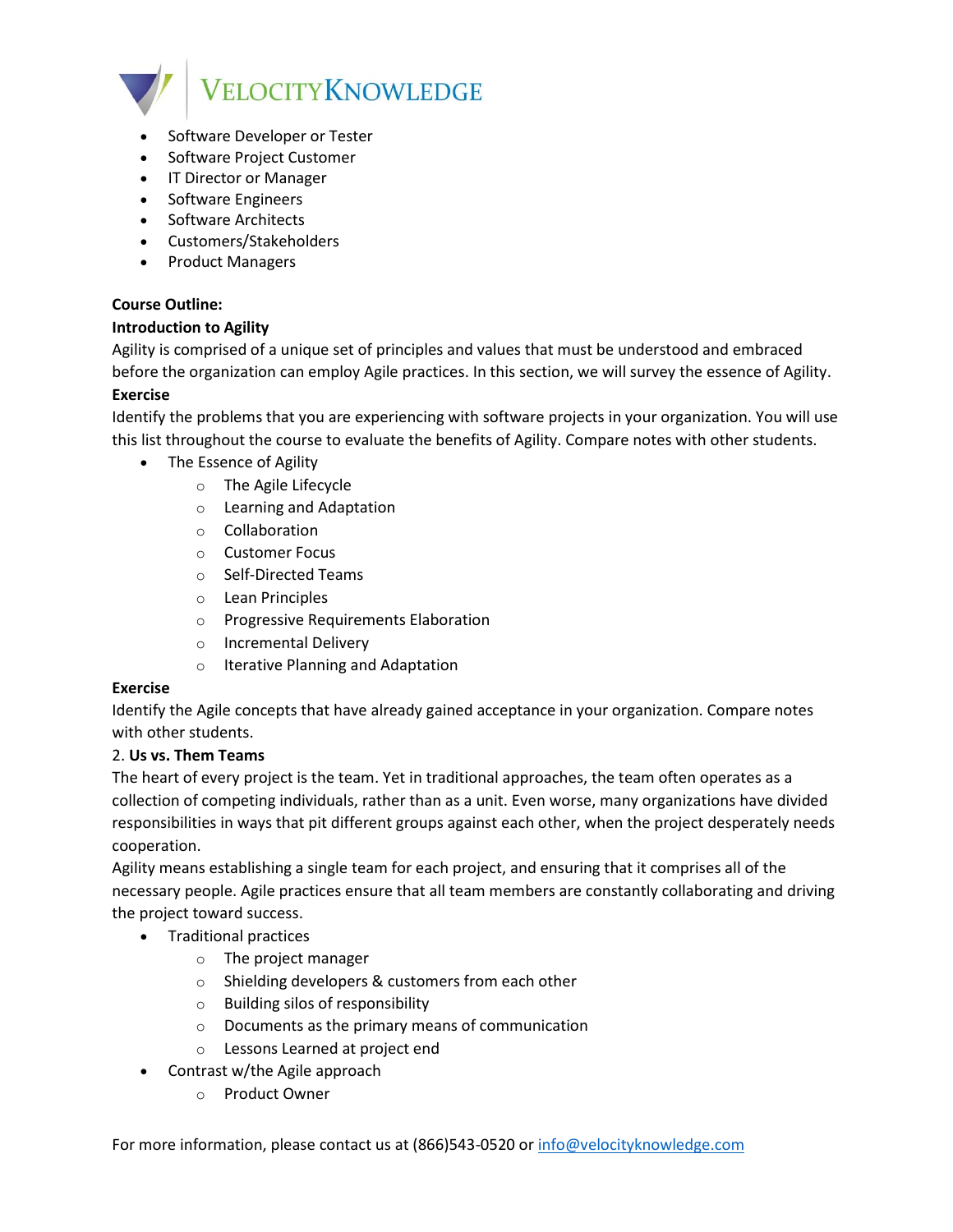

- o The Agile coach
- o One small co-located team
- o Continuous collaboration
- o Face-to-face communication
- o Regular feedback
- o Regular retrospectives

#### **Case Studies**

We will discuss the unique needs and situations of one of the three Case Study organizations, and determine how to make the transition from us-vs.-them teams to Agile Teams.

- Sell the benefits of Agile teams
- Defuse misconceptions about Agile teaming
- Address the challenges of adopting Agile teaming
- Define the Agile teaming process
- Train personnel to be Agile team members

#### **Exercise**

Determine how to introduce the Agile teaming on projects in your organization. Identify the benefits you would realize and the challenges you would face. Compare notes with other students.

### 3. **My Project Plan, Right or Wrong**

Traditional approaches are often referred to as "plan-based" because of the importance they put on upfront planning and then controlling the project so it conforms to the plan. Of course, some organizations go to the other extreme, paying little attention to their plans after the project starts, or even foregoing planning altogether.

Agility means planning just enough, doing that planning when it is needed, and accepting the fact that reality often works out differently from our plans. Agile projects value achieving the project goals; the plan is merely a tool to help them do that.

- Traditional practices
	- o Predictive planning
	- o Command and control management
	- o Corrective action (Conformance to plan)
	- o Periodic Status Reporting
	- o Document review/sign-off as milestones
- Contrast w/the Agile approach
	- o Time-boxed projects & iterations
	- o Incremental planning & estimation
	- o Self-directed teams
	- o Daily status checks & periodic review
	- o Adaptation to new information
	- o Information Radiators
	- o Delivered software as milestones

### **Case Studies**

We will discuss the unique needs and situations of one of the three Case Study organizations, and determine how to make the transition from the plan-based approach to Agile planning.

• Sell the benefits of Agile planning

For more information, please contact us at (866)543-0520 o[r info@velocityknowledge.com](mailto:info@velocityknowledge.com)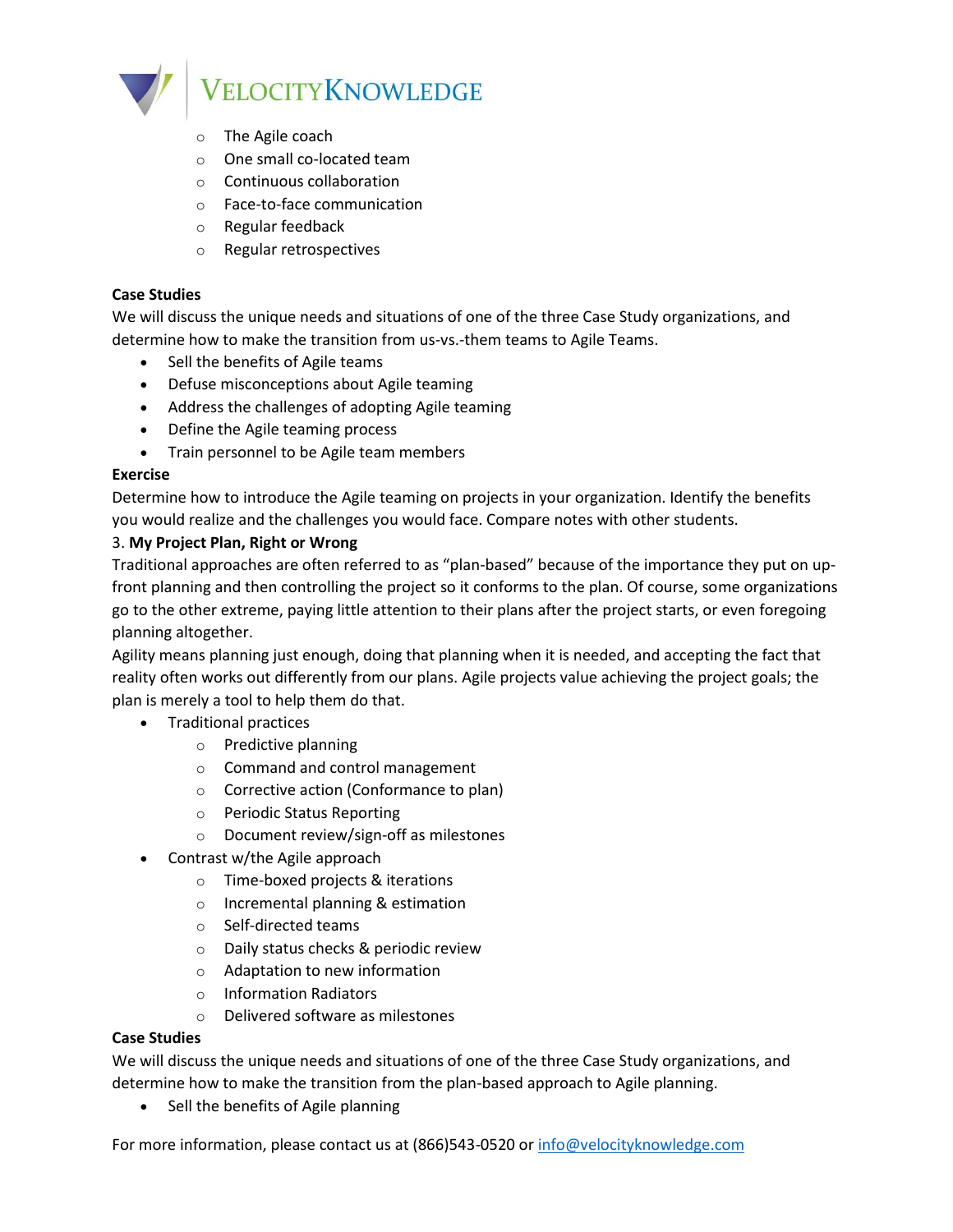

- Defuse misconceptions about Agile planning
- Address the challenges of adopting Agile planning
- Define the Agile planning process
- Train personnel to use Agile planning techniques

## **Exercise**

Determine how to introduce the Agile planning on projects in your organization. Identify the benefits you would realize and the challenges you would face. Compare notes with other students.

## **4. The Insidious Creeping Scope**

Traditional approaches usually begin with an important (and sometimes long and drawn out) Requirements phase during which all of the product requirements are elicited, analyzed and documented. Everyone in the project commits to the resulting specification, and then significant effort is expended in Change Control. Conformance to the Requirements Specification becomes the measure of project success. (Until the customer complains!)

Agility means documenting requirements just enough, eliciting more detailed information when it is needed, and accepting the fact that thing will change before the project is over. Agile projects value delivering what the customer needs; the requirements are merely a tool to help them do that.

- Traditional practices
	- o Big-bang, up-front requirements definition
	- o Requirements sign-off
	- o Little customer involvement after requirements
	- o Restrictive change control
	- o Conformance to specification
	- o Product delivered/accepted at project end
- Contrast w/the Agile approach
	- o Progressive requirements elaboration
	- o Prioritization by the customer
	- o Incremental product acceptance & feedback
	- o Welcome changing requirements

## **Case Studies**

We will discuss the unique needs and situations of one of the three Case Study organizations, and determine how to make the transition from up-front requirements to Agile requirements.

- Sell the benefits of Agile requirements
- Defuse misconceptions about Agile requirements
- Address the challenges of adopting Agile requirements
- Define the Agile requirements process
- Train personnel to use Agile requirements techniques

### **Exercise**

Determine how to introduce the Agile requirements on projects in your organization. Identify the benefits you would realize and the challenges you would face. Compare notes with other students.

### 5. **Where's the Quality?**

Traditional projects are often quality-challenged. The testing phase at the end of the project seems to be never-ending, and in spite of all that time and effort, a defective product is delivered. This results in high support costs, unhappy customers and out of control costs.